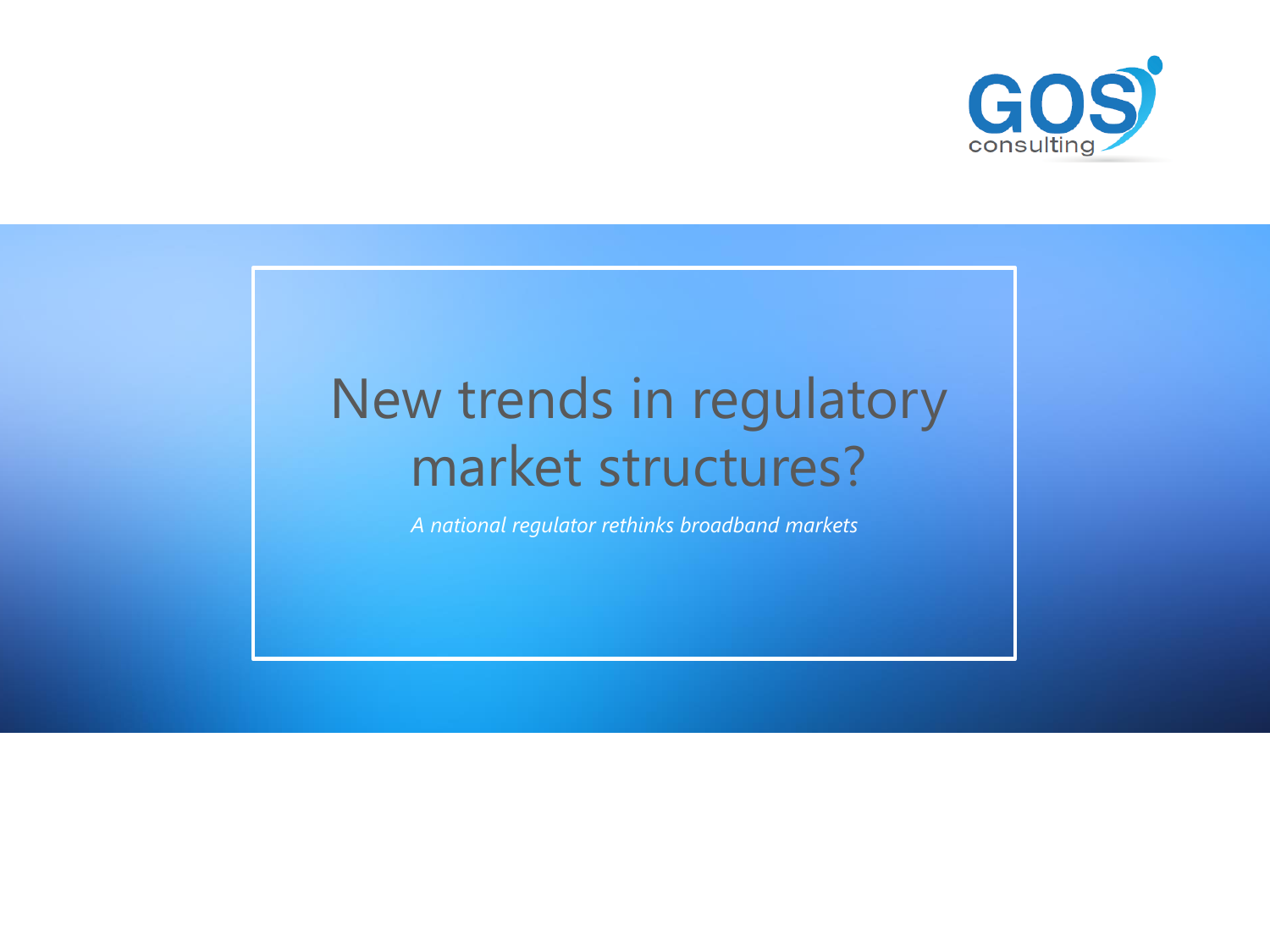- Separate markets for high– and low-capacity broadband connections
	- *Markets for WCA and WLA joined*
	- **Effectively linked to technology with fibre and coax being separate from all other technologies, based <b>I** *on differences in speed and quality*
	- Fixed Wireless Access connections in low capacity market
- Single national market for incumbent in low-capacity connections
	- *SMP for TDC*
	- *TDC has introduced voluntary functional separation*
- Multiple geographic markets in high-capacity connections
	- **EXTEMP by different providers where they have deployed fibre infrastructure**
- **<b>EXP** Danish market review outcomes differ from common practice and European Commission positions
	- Recent review of EU relevant markets concluded that WLA and WCA should remain separate markets
		- Yet the Commission has not objected to the DBA's conclusion
	- **Other countries combine low- and high-capacity in one relevant market (based on the chain of substitution** principle)
		- Yet the Commission has not objected to the creation of two separate markets
	- Separation of low- and high-capacity markets results in significant geographic differences due to local fibre deployment by local energy companies – resulting in multiple local SMP findings
		- Although the Commission objected to some of these SMP findings, it embraces the principle of *multiple geographic markets with separate SMP findings*



## New regulatory approach in Denmark

A new trend or unique circumstances?

## **Example 20 II also reads 1 asset 1 as a retain of Propelity (DBA) found Propelity (DBA)** found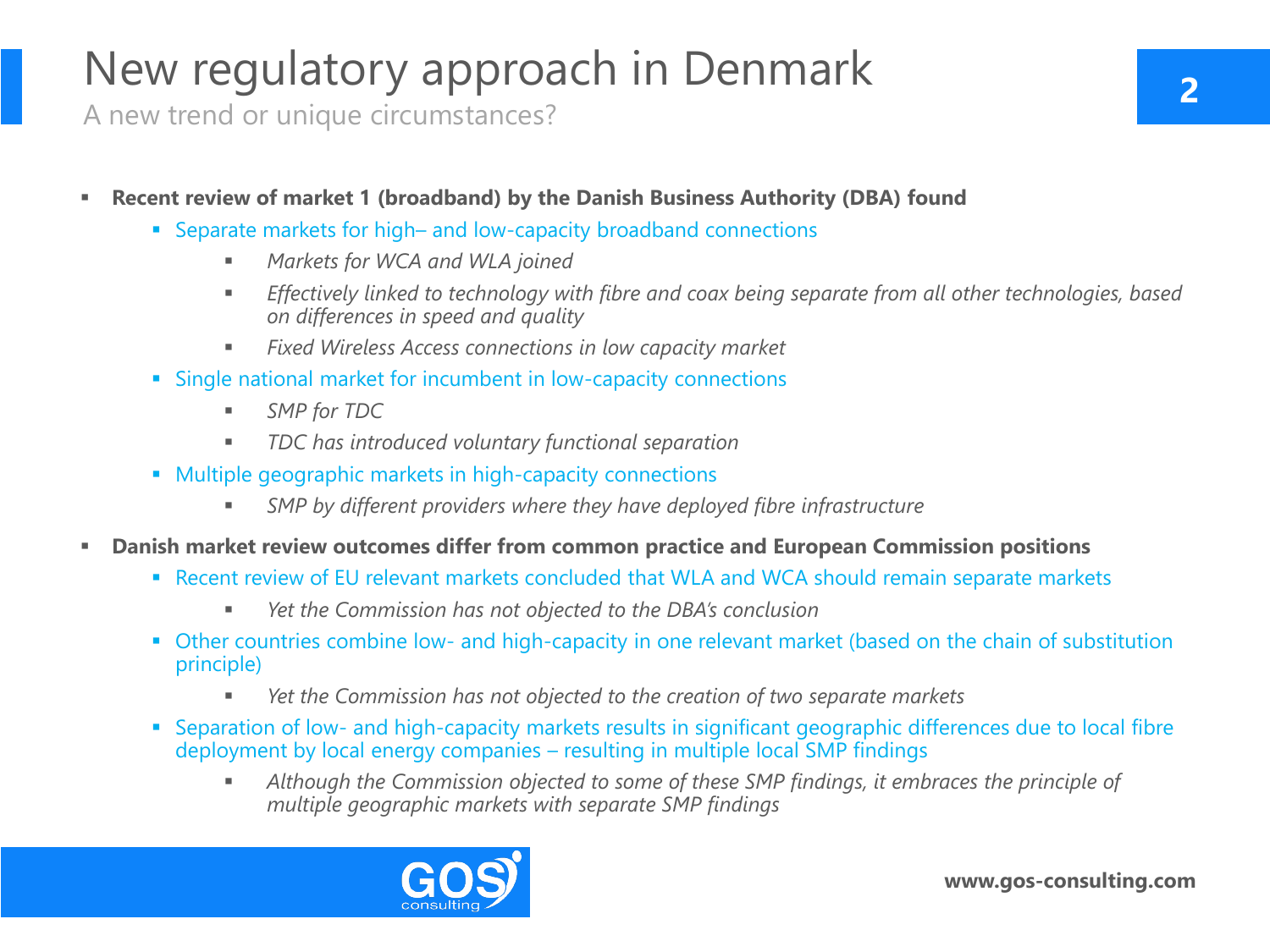# Retail product markets **3**

DBA found separate low-capacity & high-capacity retail markets

**www.gos-consulting.com**

Low Capacity Retail Market

High Capacity Retail Market

## **Copper-based and fixed wireless broadband subscriptions**

## **Fibre-based and coax-based broadband subscriptions**

### **Customer segmentation based on**

- Demand derived from traditional web browsing and email usage
- Installation/set up cost of fibre connectivity may act as a barrier to migration to fibre
- Lack of sensitivity to price-quality tradeoff between low and high-capacity services may be due to a lack of transparency in broadband pricing more generally

## **Customer segmentation based on**

• Demand derived from increase in demand for bandwidth intensive OTT content services, gaming

- etc.
- 

• Price increases of in the order of 5% to 10% do not result in customers switching to copper

## **Key driver of copper to fibre migration outside the broadband market definition**

- DBA observes a downward trend in the number of copper based broadband subscriptions and an upward trend in the number of fibre based subscriptions
- DBA also notes that this migration from copper to fibre is derived from an increase demand for bandwidth intensive OTT content service etc, and that these services are not integrated or bundled with the broadband service
- Therefore, these drivers of demand are outside the scope of the broadband market definition in Denmark

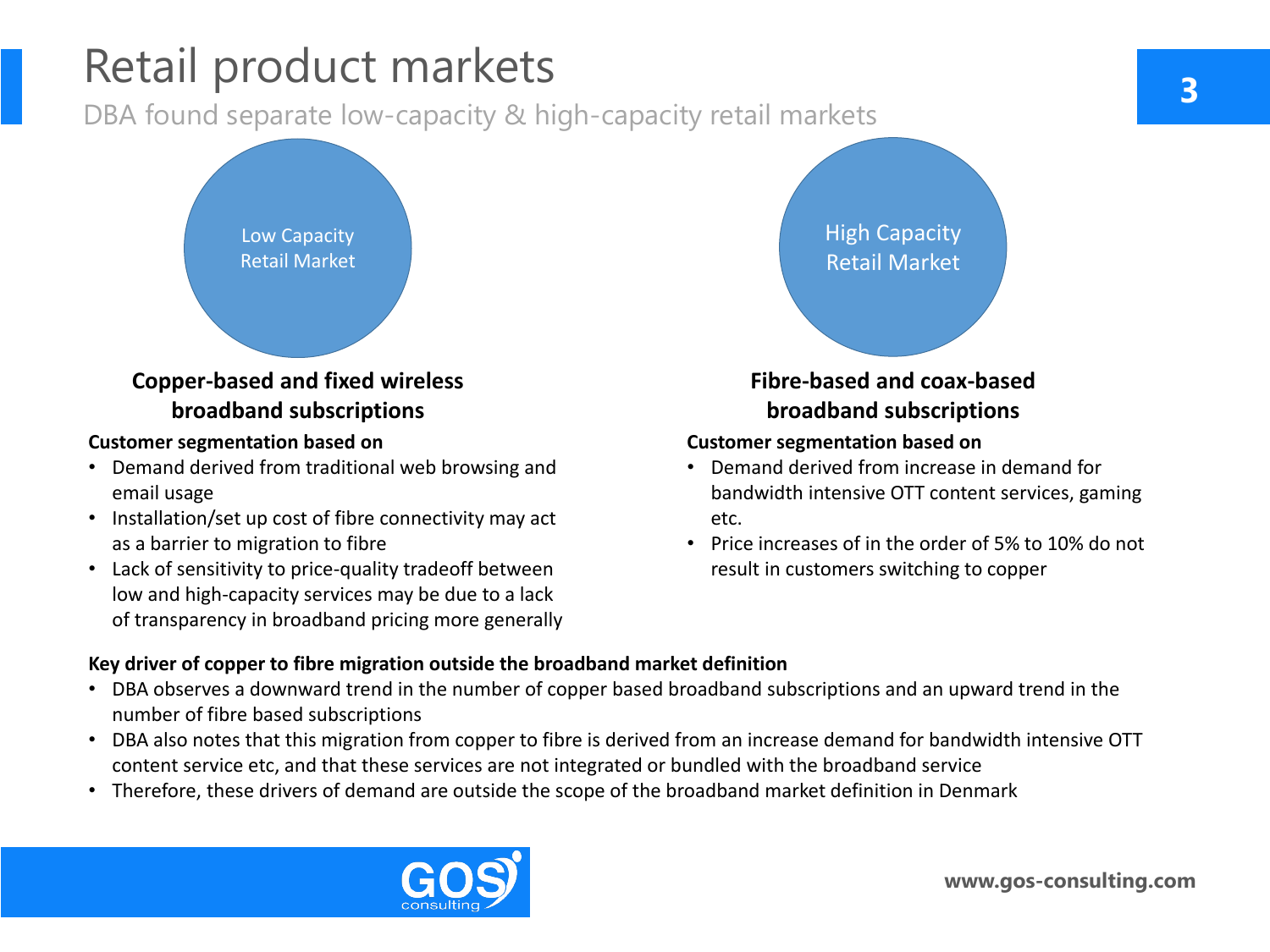## Fixed wireless access **4**

Is FWA a substitute for high-capacity wireline connections?

### **FWA vs Mobile Broadband Variants of Fixed Wireless Access**

### **DBA determines that FWA is part of low-capacity retail market, but not the high capacity retail market**

- Recent developments in FWA give the potential for much higher download speeds:
	- eg, Telenor are currently offering 1Gbps downstream service in Finland via 5G FWA
	- eg, Starlink are offering 100-200Mbps service via LEO satellite
- Such speeds are unlikely to be attainable with high levels of penetration, so FWA technology is likely to fulfil only a small proportion of high-capacity service demand
- DBA acknowledges that 5G FWA has the potential to offer high-speed connections in Denmark but does not include in the high-capacity market as the technology is currently in test phase only. DBA does not anticipate 5G FWA having a significant future impact in Denmark (reasons not clear)
- If 5G FWA were combined with network densification, then high speeds could be delivered with high penetration; capital investment per premises passed would be high, but not as high as FTTH.



| <b>FWA</b>                                                          | <b>Mobile broadband</b>                                             |  | Technology                 | <b>Marketed download speeds</b>                              |
|---------------------------------------------------------------------|---------------------------------------------------------------------|--|----------------------------|--------------------------------------------------------------|
| Variety of technologies,                                            | Cellular only, allowing<br>mobility                                 |  | <b>WiMax</b>               | 25 Mbps (superseded by LTE)                                  |
| including point-point, point-<br>multipoint, satellite and cellular |                                                                     |  | Microwave<br>line of sight | 1 Gbps+ - but very costly on a per-<br>customer basis        |
| Guaranteed minimum speed is<br>possible                             | No speed guarantee -<br>speed varies by customer<br><b>location</b> |  | <b>Satellite</b>           | 100-200 Mbps (Starlink)                                      |
|                                                                     |                                                                     |  | LTE FWA                    | 98.4 Mbps (mean peak speed<br>offered across 295 operators)* |
| <b>Requires fixed CPE (possibly</b><br>external to premises)        | CPE = mobile handset                                                |  | 5G FWA                     | 588 Mbps (mean peak speed<br>offered across 33 operators)*   |
| * GSA survey, 2021                                                  |                                                                     |  |                            |                                                              |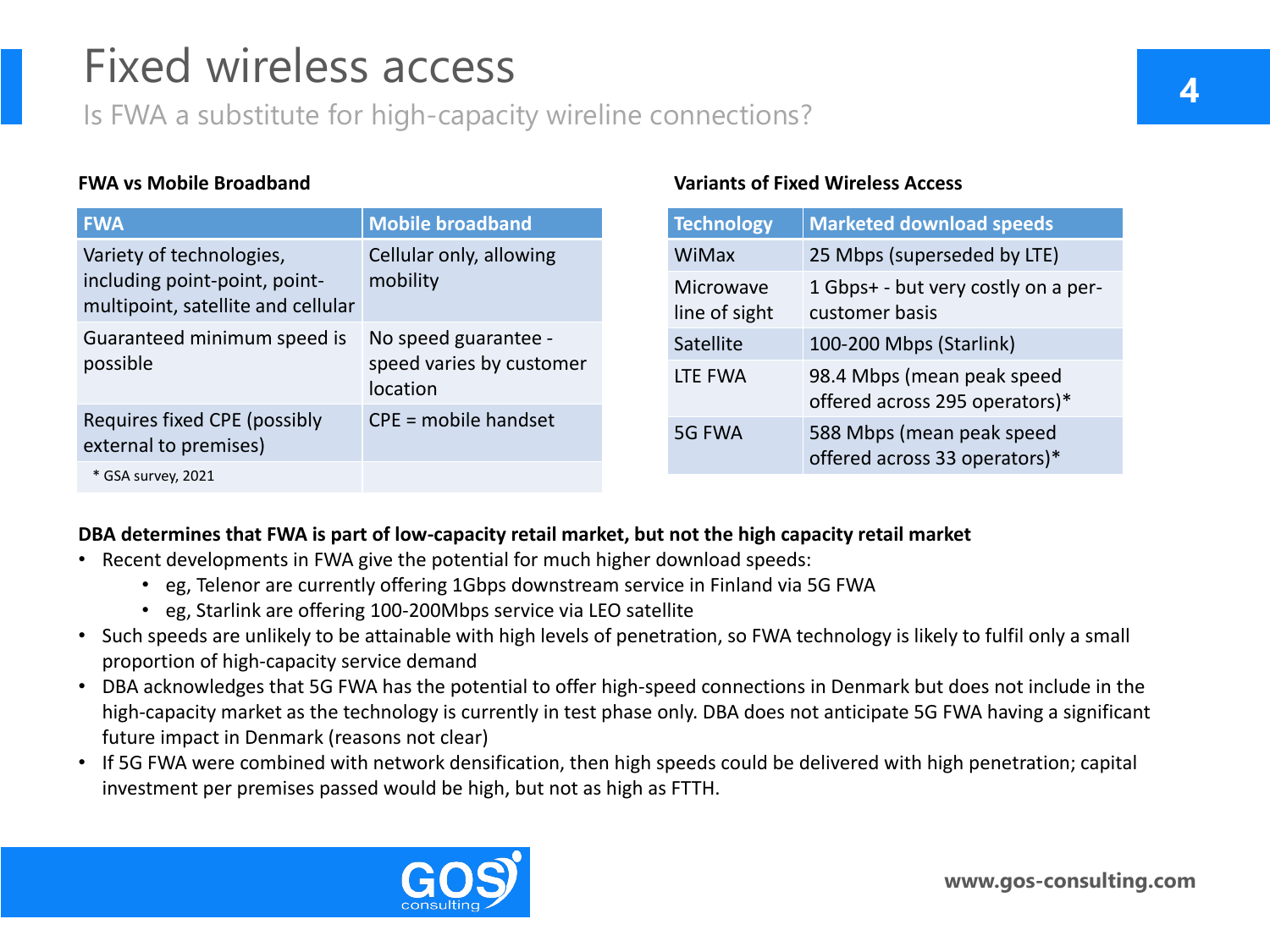## Wholesale product markets **5**

Are Local Access and Central Access separate markets?



## **In practice the wholesale product market split may make little practical difference as:**

- NRAs generally consider there to be a single retail product market, even if wholesale is split
	- **Examble retail market share will still be relevant in assessing if remedies are needed**
- **Downstream indirect constraints must be considered when setting remedies** 
	- Cable prices may constrain WLA prices indirectly, even if not in same wholesale market
- In setting remedies where SMP is found, NRAs have wide discretion as to which to choose
	- **Ultimate aim is to ensure retail competition without excessive regulatory intervention**

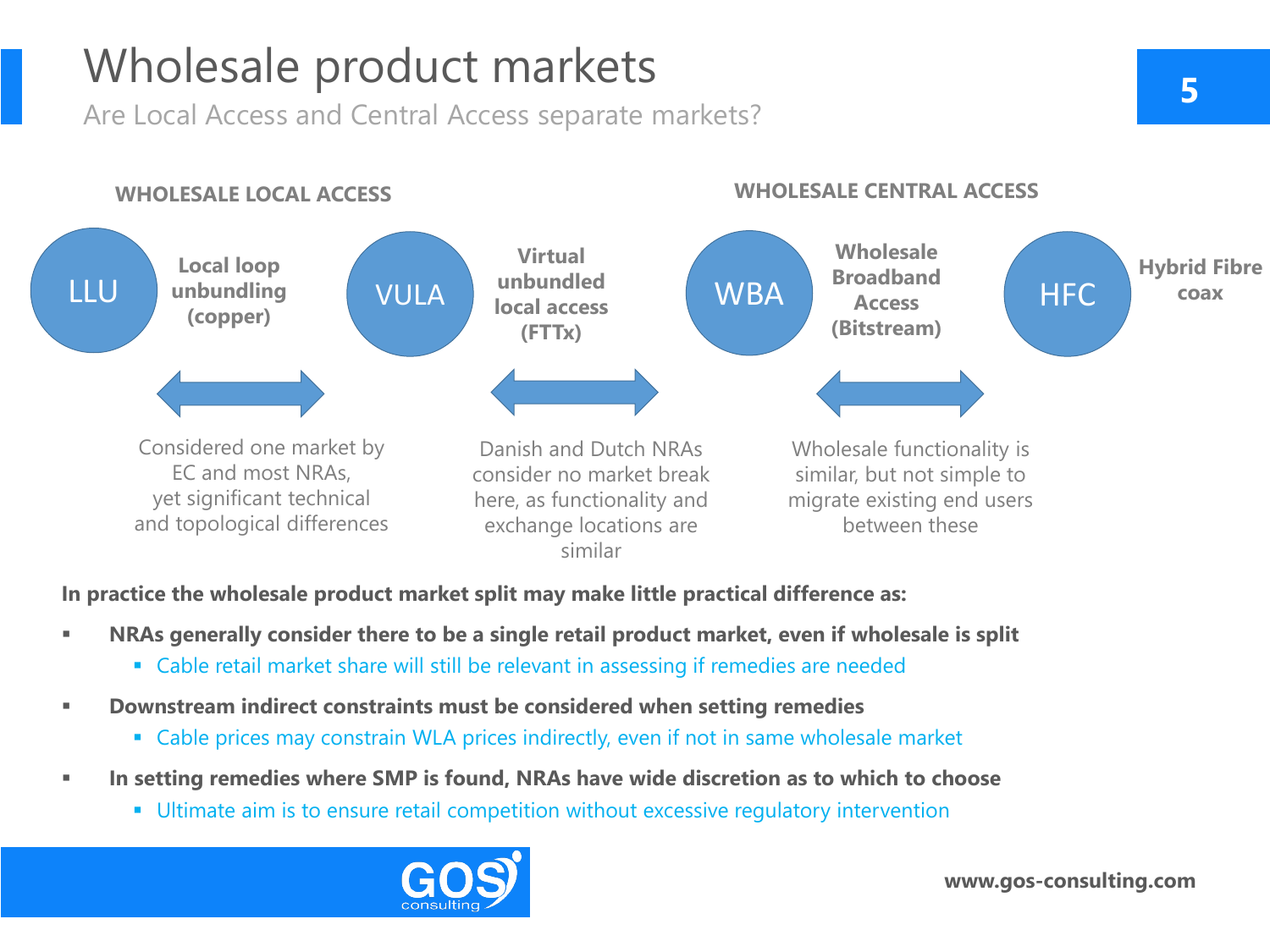- **Is the "Chain of Substitution" broken?**
	- For many years a staple in the NRA toolkit, the chain of substitution has enabled regulators to find single markets across wide ranges of speeds and quality parameters
		- Have consumer preferences changed so much that this principle can no longer be presumed?
	- Many have expected that leased lines and broadband markets could merge as quality and speeds of fibre services approach those of conventional leased lines
		- *Does the Danish analysis make this more or less probable?*
- **Examps 15 5G FWA really not a substitute for fibre in the high-capacity broadband market?** 
	- **Example 15 this part of the Danish analysis durable?**
- **What is the effect of merging the WLA and WCA markets?**
	- **Example 2 Is the Commission's recent review of relevant markets already out of date?**
	- What could be the consequences for the shape of competition and level of future investment?
		- Or does the fact that 'LLU' is a copper remedy mean that WLA is irrelevant in a fibre world?





## Are conditions in Denmark unique?

Or are the DBA's conclusions an early sign of a significant shift?